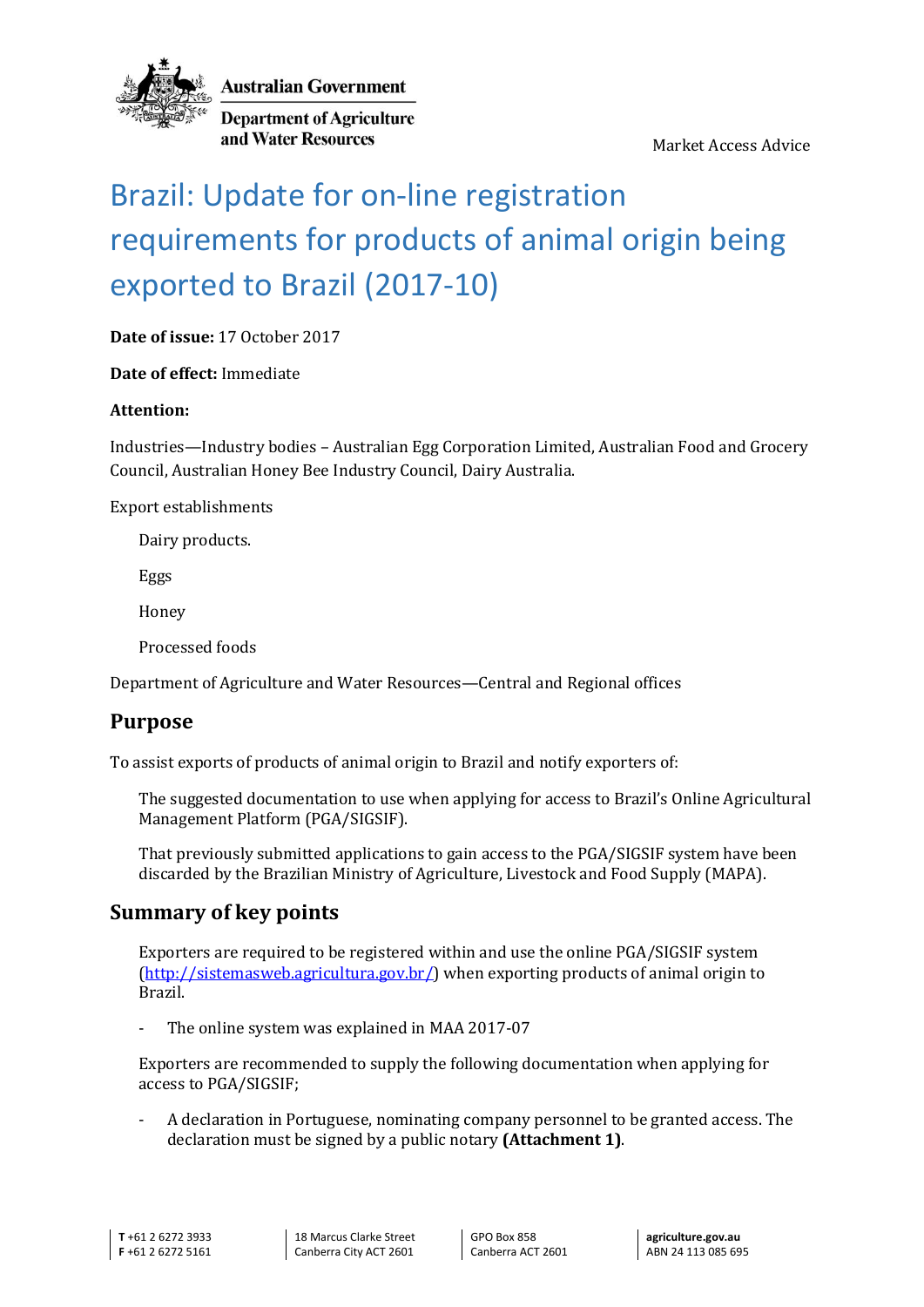- A copy of the "Certificate of Registration of an Export Registered Establishment" for each establishment number, to show association between the person on the declaration and the establishment.

Submissions for access to the PGA/SIGSIF submitted before 7 July 2017 have been discarded by the Brazilian Ministry of Agriculture, Livestock and Food Supply (MAPA) and exporters may need to re-apply.

#### **Requirements for the resubmission of information to MAPA**

MAPA has advised in Circular no. 1/2017/DIPOA/SDA dated 7 July 2017 **(Attachment 2 and 3)** that due to changes to product registration, packaging and label requirements issued in Decree No 9.013, previous requests to register products of animal origin from foreign establishments made via PGA/SIGSIF, have been withdrawn.

The department recommends that exporters with pending applications work with their importers or agents to verify their applications status. Establishments may need to resubmit requests via the PGA/SIGSIF system with revisions to ensure conformity to the changes provided in Decree No 9.013, of 29 March 2017.

# **Further information to MAA1705 on registering to the Agricultural Management Platform**

When applying for access to the PGA/SIGSIF system, establishments must nominate a company official for approval for access as 'manager of external access'. The approved company official can then grant access to others.

The department recommends providing MAPA with a declaration in Portuguese such as the one at **Attachment 1**, nominating company personnel to be granted access. The declaration should be signed by a public notary.

Establishments may provide their "Certificate of Registration of an Export Registered Establishment" for each Establishment Number. MAPA has not confirmed this will be satisfactory, but the department understands this is the approach by other countries.

Establishments will need to ensure that anyone they are nominating for access as 'manager of external access' is named on the establishment registration certificate as being in management and control. If they are not currently listed on the certificate this can be amended by lodging an application with the department's Audit Services at [AuditServices@agriculture.gov.au.](mailto:AuditServices@agriculture.gov.au)

MAPA has advised that it is best to provide access as 'manager of external access' to more than one person; in the case that there is only one person and they leave the establishment, a new application for access will need to be lodged with MAPA.

## **Background**

This advice applies to the export of products of animal origin to Brazil and provides an update to MAA 2017-07 concerning MAPA's online-registration system, PGA/SIGSIF accessible at [http://sistemasweb.agricultura.gov.br/.](http://sistemasweb.agricultura.gov.br/) The registration process is administrative in nature and is the responsibility of the relevant commercial parties.